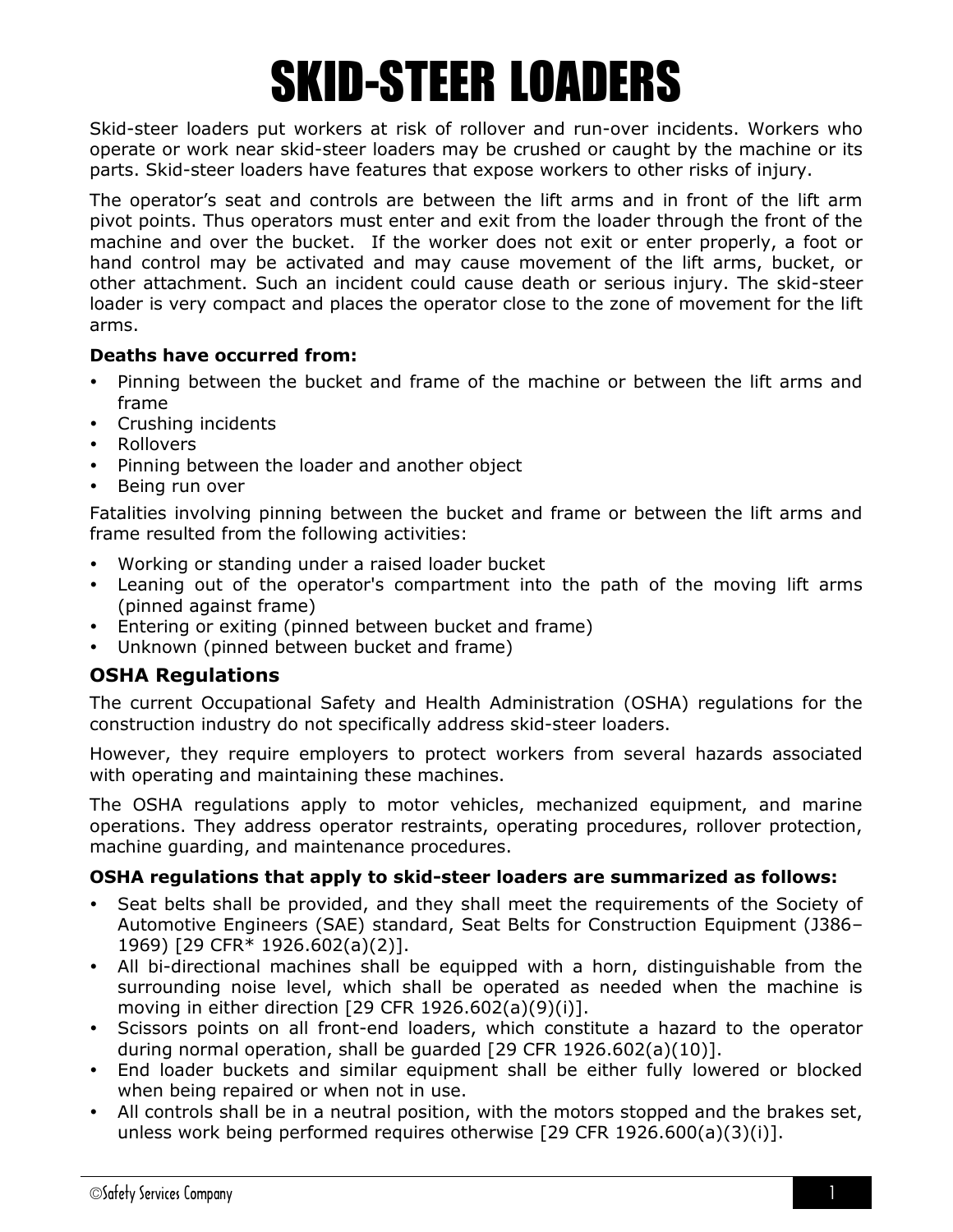- Equipment manufactured on or after September 1, 1972, shall be equipped with ROPS which meet the minimum performance standards prescribed in 29 CFR 1926.1001 and 1926.1002 or shall be designed, fabricated, and installed in a manner which will support, based on the ultimate strength of the metal, at least two times the weight of the equipment applied at the point of impact [29 CFR 1926.1000(b) and 1926.1000(c)(2)].
- No modifications or additions which affect the capacity or safe operation of the equipment shall be made without the manufacturer's written approval. If such modifications or changes are made, the capacity, operation, and maintenance instruction plates, tags, or decals shall be changed accordingly [29 CFR 1926.602(c)(ii)].

# **ANSI/SAE Standard**

The SAE has developed a standard for the American National Standards Institute (ANSI) addressing skid-steer loaders. The SAE standard SAE J1388 contains design guidelines that address machine rollovers and the hazards of pinning between the lift arms and frame and between the bucket and frame.

#### **To conform to this recommended practice, manufacturers must do the following:**

- Provide warnings, operator instructions, and service procedures
- Equip the machine with seat belts
- Provide a means to prevent the lift arm from lowering when the operator is entering or exiting from the machine
- Provide handholds and steps to facilitate entry and exit from the loader
- Provide ROPS with side screens
- Provide two openings for emergency exit
- Provide safety signs and instructions to warn of hazards during normal operations and servicing

NIOSH recommends that employers and workers comply with OSHA regulations, maintain equipment in accordance with ANSI/SAE standards, and take the following measures to prevent injury when operating or working near skidsteer loaders:

#### **Always use and maintain the safety devices provided by manufacturers:**

- 1. Liftarm supports
- 2. Interlocked controls
- 3. Seat belts
- 4. ROPS
- Follow safe operating procedures.
- Follow safe mounting and dismounting procedures.
- Follow proper maintenance procedures.
- Train workers to read and follow the manufacturer's procedures for operating and servicing skidsteer loaders.

# **Using and Maintaining Safety Devices**

Regularly inspect and maintain all safety devices provided by manufacturers.

**Liftarm supports:** Use the liftarm supports provided by or recommended by the manufacturer when it is necessary to work or move around the machine with the bucket in a raised position while the controls are unattended.

 Machines now being manufactured have either the pin-type supports (which can be operated from inside the operator's cab) or the strut-type supports (which may also be operated from inside the cab or may require the help of a coworker).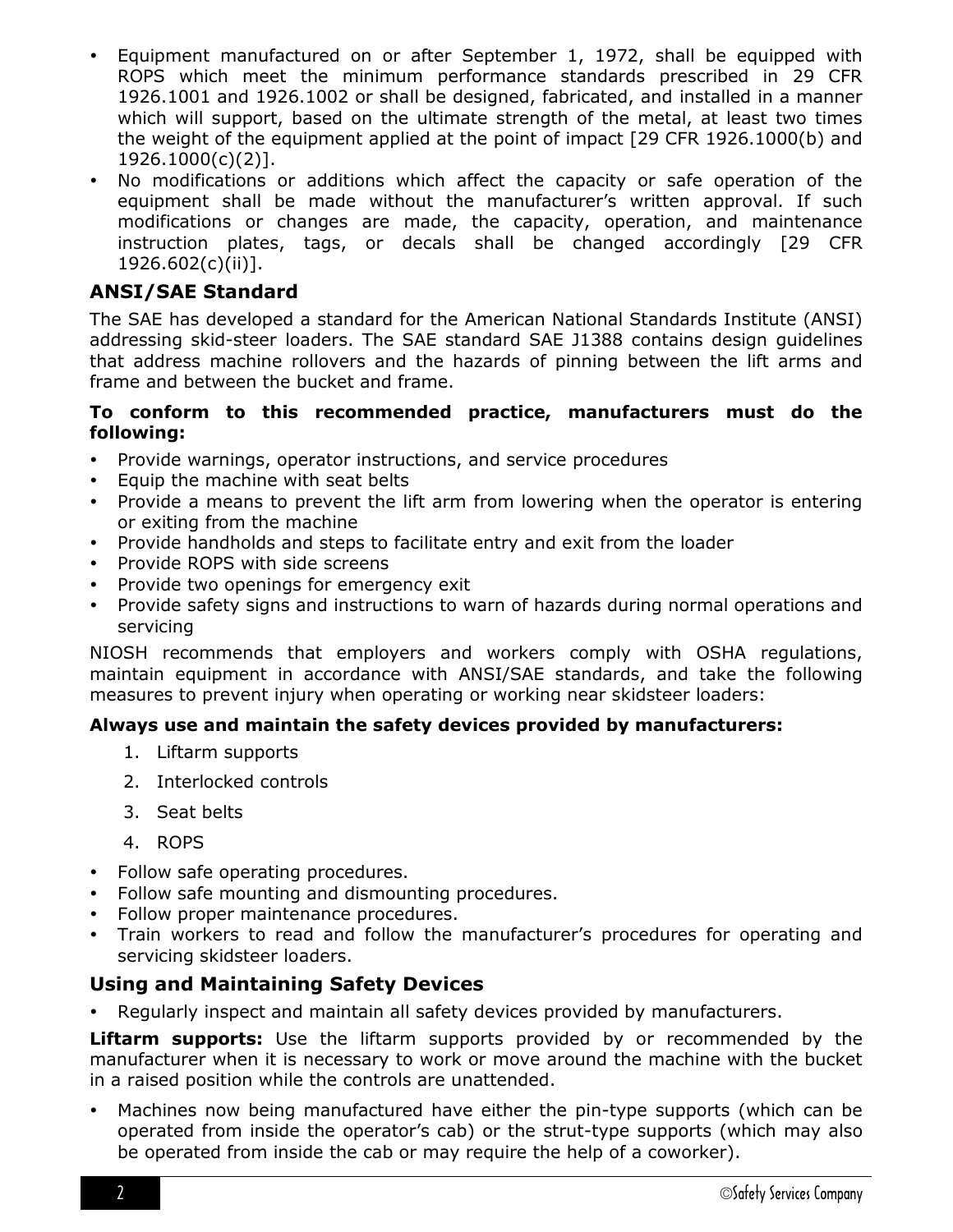- If the machine is not equipped with lift arm supports, contact the equipment dealer or manufacturer's representative for help in selecting proper support procedures.
- Never use concrete blocks as supports. They can collapse under even light loads.
- Hoists and jacks used for support must be free of defects such as bent, cracked, or twisted parts or pinched, frayed, or twisted cable. They must also be capable of supporting the load.

**Interlocked controls:** Regularly inspect and maintain interlocked controls in proper operating condition. These systems require the operator to be properly positioned and restrained before the loader can be used.

- Never bypass or defeat interlocked controls.
- Make sure that the seat belt is always securely fastened around the operator when the loader is in operation.
- Always use restraint bars if they are provided. Although workers and employers may perceive safety features such as interlocked controls and seat belts as obstacles to efficient machine operation, bypassing these devices increases the risk of death or serious injury.

**Seat belts:** Make sure that the seat belt is secured around the operator whenever the seat is occupied.

- The seat belt protects the operator in several ways. If seat belts are part of the interlocked control system, they protect workers from being caught and crushed between the lift arms and frame.
- During rollovers, the seat belt maintains the operator within the protective envelope of the ROPS.
- The seat belt can also protect the operator from leaning or being jostled into the operating zone of the lift arms and bucket.

**Retrofit packages:** If side screens, interlocks, ROPS, and seat belts are not present, contact the equipment dealer or manufacturer's representative about the availability of retrofit packages or replacement parts.

# **Skid-steer Operations**

- Make sure that you understand all manufacturers' warnings and instructions before you operate your skidsteer loader.
- Operate the loader from the operator's compartment; never from the outside.
- Stay seated when operating the loader controls.
- Work with the seat belt fastened and the restraint bar in place.
- Keep your arms, legs, and head inside the cab while operating the loader.
- When possible, plan to load, unload, and turn on level ground.
- For maximum stability, travel and turn with the bucket in the lowest position possible.
- Never exceed the manufacturer's recommended load capacity for the machine.
- Operate on stable surfaces only.
- Avoid traveling across slopes; travel straight up or down with the heavy end of the machine pointed uphill.
- Always face the direction of travel.
- Keep bystanders away from the work area.
- NEVER modify or bypass safety devices.

# **Entering and Exiting from the Loader Safely**

- Enter only when the bucket or other attachment is flat on the ground, or when the lift-arm supports are in place. Use supports supplied or recommended by the manufacturer.
- When entering the loader, face the seat and keep a three-point contact with handholds and steps.
- Never use foot or hand controls for steps or handholds.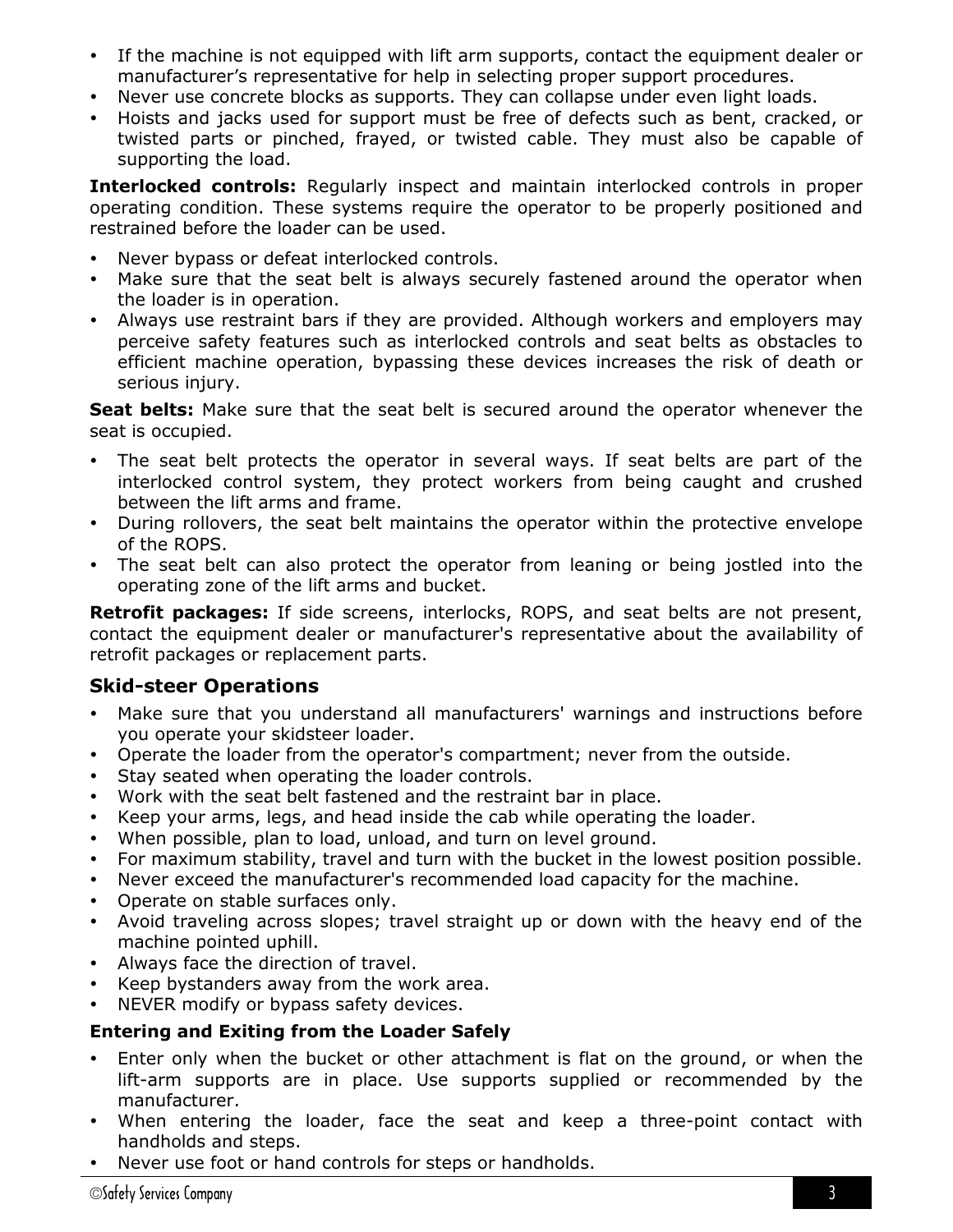Keep all walking and working surfaces clean and clear of debris.

#### **Before leaving the operator's seat:**

- 1. Lower the bucket or other attachment flat to the ground
- 2. Set the parking brake
- 3. Turn off the engine
- If you are unable to exit through the front of the machine, use the emergency exit through the roof or across the back.

# **Maintaining the Loader in Safe Operating Condition**

- Follow the manufacturer's instructions for maintaining the loader.
- Keep the foot controls and the operator's compartment free of mud, ice, snow, and debris.

# **Before servicing the loader:**

- 1. Set the parking brake
- 2. Lower the bucket or other attachment flat to the ground
- 3. Turn off the engine
- 4. Remove the key from the switch.
- If the machine cannot be serviced with the bucket on the ground, use the lift arm supports recommended or provided by the manufacturer.
- If the machine is not equipped with lift arm supports, contact the equipment dealer or manufacturer's representative for help in selecting proper supports.
- Never work on the machine with the engine running unless directed to do so by the operator's manual.
- Follow the manufacturer's safety recommendations to complete the task.
- If the adjustments require that the engine be in operation, use two persons to perform the task.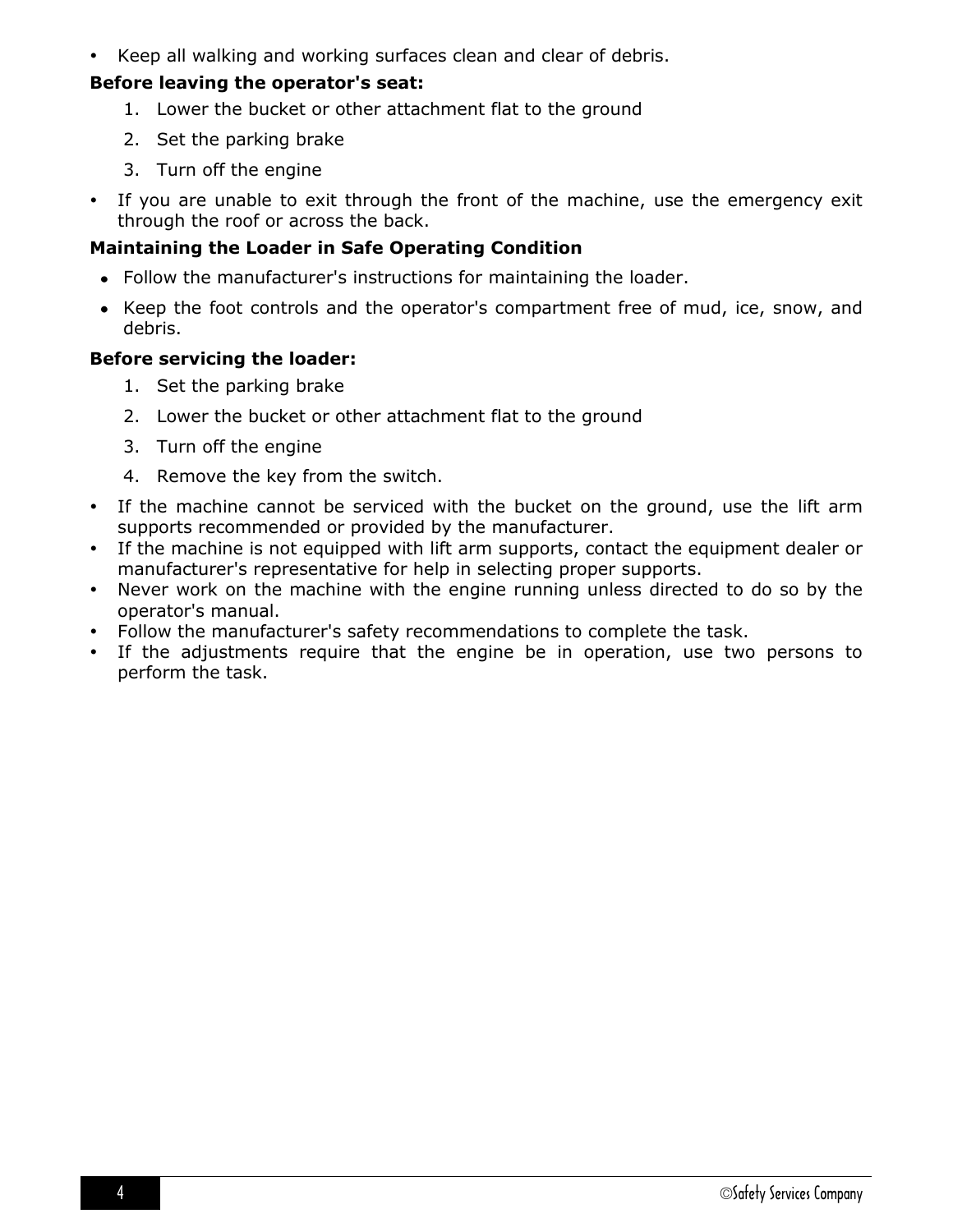# **Skid-Steer Loader Poster**

#### **DO:**

- □ Read and follow the manufacturer's operating manual.
- **Use** the safety treads and grab handles to get on and off the loader. Remember to always maintain three points of contact.
- **Use** the seat bar and fasten the seat belt.
- □ Keep feet on the pedals when operating the loader.
- **Only use** approved attachments and buckets.
- □ Keep other people away from the work area.
- **Carry** bucket or attachments as low as possible.
- **Load, unload,** and **turn** on level ground.
- **Wear** hearing and head protection.

#### **CHECK the following before starting the engine:**

- **Fuel and oil**
- **Hydraulic fluid**
- Cooling system
- Operator cab, seat belt and seat bar
- **EXECUTE:** Lift arm and cylinder pivot points
- **-** Tires



# Going Up and Down a slope with the bucket full **Keep Heavy End Up**



Going Up and Down a slope with the bucket empty **Keep Heavy End Up** 



#### **DO NOT:**

- **Do not** use loader without approved Roll-Over Protection (ROP) and Falling Object Protection (FOP) cab.
- **Do not** exceed rated operating capacity.
- **Do not** carry passengers.
- **Do not** travel or turn with the lift arms up.
- **Do not** leave the loader with the engine running or with the lift arms up.
- **Do not** travel across a grass slope.
- □ **Do not** approach overhead electrical wires.